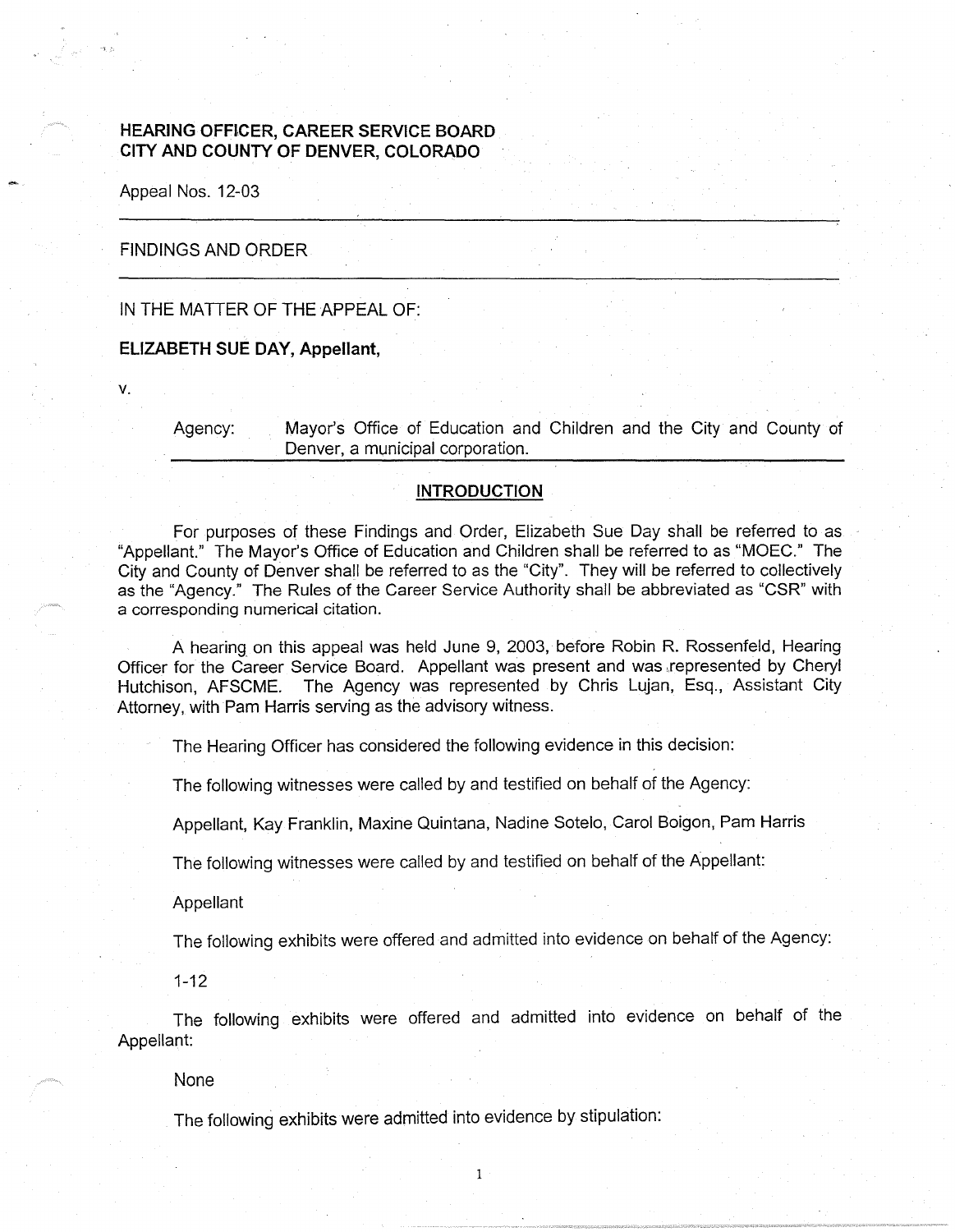1-11

The following exhibits were offered but not admitted into evidence and therefore not considered in this decision:

None

#### **NATURE OF APPEAL**

. Appellant is appealing her one-week suspension for alleged violations of various provisions of CSR §§16-50 and 16-51. She claims she does not remember receiving prior discipline (i.e., verbal reprimands) and that the suspension is unwarranted. Appellant is requesting that the suspension be removed and she be provided with back pay and benefits.

#### **ISSUES ON APPEAL**

Whether Appellant violated CSR §§16-50-A. 7), 8), 13), 18, and 20 and 16-51 A. 4), 10) and 11)?

If Appellant violated any provisions of CSR §§ 16-50 or 16-51, was suspension warranted or should a lesser discipline have been imposed?

## **PRELIMINARY MATTERS**

The Agency filed a Motion to Dismiss on the grounds of abandonment of the appeal on May 15, 2003, due to Appellant's failure to serve the City Attorney with a Prehearing Statement within twenty days of the Prehearing Order. Because there was evidence in the file of Appellant's intention to pursue this matter, including, but not limited to the filing of the Prehearing Statement with the Hearing Officer, an entry of appearance by Appellant's representative, a request from Appellant to vacate the hearing date and reset the hearing, and the serving and filing of the Amended Prehearing Statement by Appellant on May 28, 2003, ten days before the hearing, all showing Appellant's interest in pursuing this matter, the Motion to Dismiss was denied.

The Agency also filed Motions in Limine relating to admission of Appellant's prior disciplinary history and to exclude evidence of Appellant's job performance. The Motion with regard to the admission of evidence regarding past disciplinary history was granted. The Motion to exclude evidence related to job performance was denied. The issues of past discipline and job performance were both issues properly before the Hearing Officer with regard to the level of discipline to be imposed. Appellant's claim that she did not receive prior discipline was a question to be resolved at the hearing. The issue of her performance history was limited by Appellant to the time frames mentioned in the Notice of Discipline and was relevant to the extent that it might mitigate against the suspension.

### **FINDINGS OF FACT**

1. Appellant is a staff account in the Head Start Program with the Mayor's Office of Education and Children. She has held that position since June 1, 1999.

2. Since November 27, 2002, Appellant has worked on the  $11<sup>th</sup>$  floor of the

2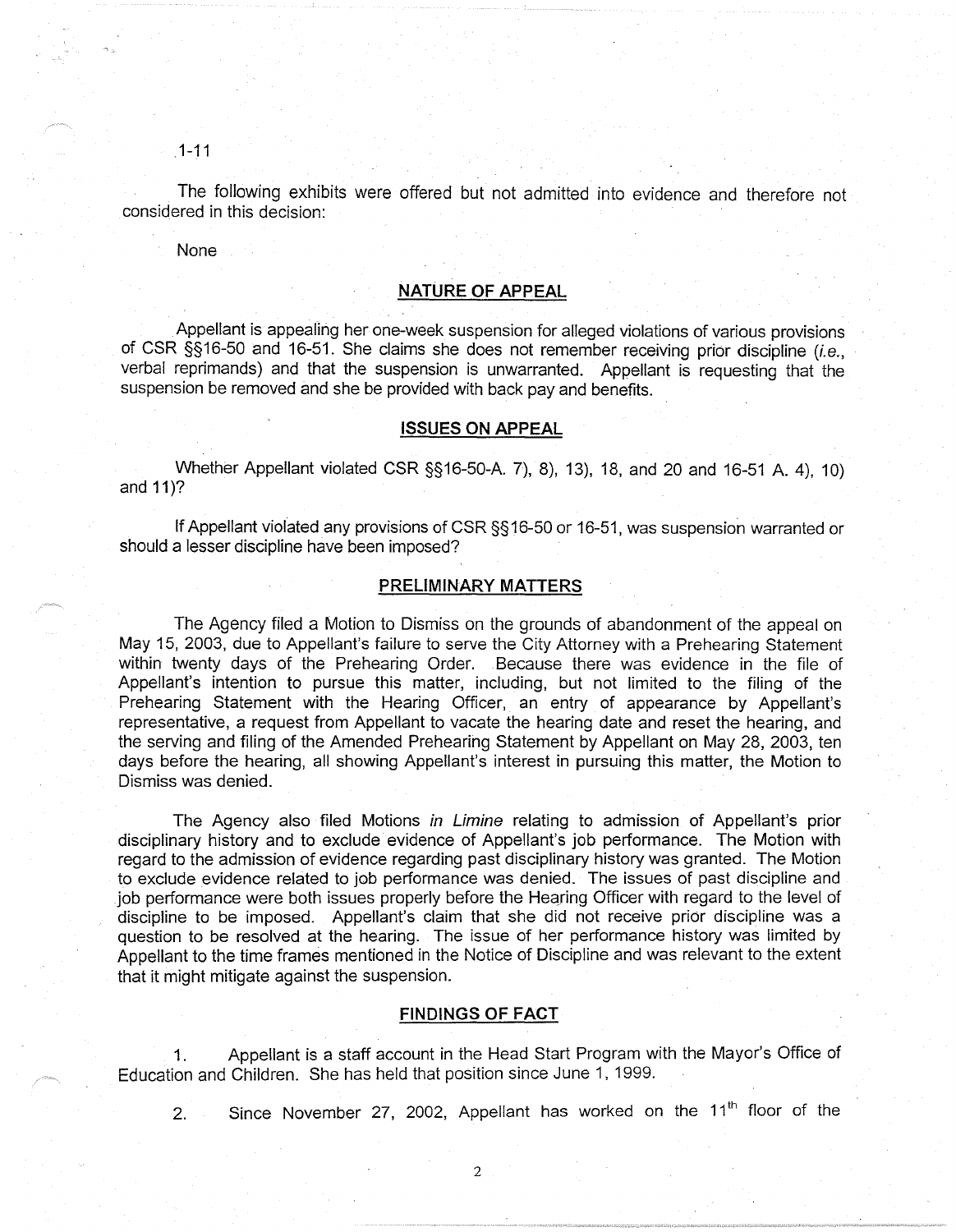Wellington Webb Building. Her office space is a cubicle. Previously her office was located at 214 Court Street, where she had a separate, enclosed office with a door.

3. Appellant admitted slamming her doorJess than five times in her old office. She recalled only one incident, claiming she was in a hurry and not angry.

4. Kay Franklin, Appellant's direct supervisor, remembered an incident on· July 30, 2001, when Appellant slammed her door because she was frustrated that she was missing an\_ "official function slip" that was needed to pay a bill. She also mentioned an instance in November 2001 when a complaint was received from a person from "outside the office" about Appellant. Ms. Franklin "mentioned it to" Appellant. She also recalled an incident on January 9, 2001. She did not recall if she spoke to Appellant about slamming the door, but she did remember talking to her about an unauthorized absence from work. She admitted she never informed Appellant she was receiving a verbal reprimand when she spoke to her about these. incidents nor was there a record of any verbaf reprimands in Appellant's personnel files. All the "verbal reprimands" referred to in the Notice of Disciplinary Action come from Ms. Franklin's personal files.

5. Nadine Sotelo, an Administrative Assistant II with Head Start, recalled that Appellant slammed her door a few times.

6. On January 15, 2003, Appellant arrived at work at 7:00 a.m. She went to getthe payroll information that she needed to perform her job duties an hour or so later. She left her desk for a wile. When she came back, the documentation had been removed from her desk. When she discovered that the information had been removed from her desk, she stated, "I wish · they'd let me do my fucking job." Appellant admitted that she said this in a "very loud" voice. Others testified that she was yelling.

7. The outburst was heard by Nadine Sotelo, Connie Baca, Maxine Quintana and Nancy Gilder, co-workers in MOEC. While Ms. Sotelo and Ms. Baca have cubicles adjoining . Appellant's, Ms. Quintana is located two aisles (25-30 feet) away. ( *See,* Exhibit 12)

8. Appellant testified that the statement was a "general statement" and was not made to anyone in particular. She testified that she did not know why she had said it.

Appellant admitted that she was angry and that she frightened both herself and others by her outburst. She stated that she wanted to apologize because the behavior was inappropriate. However, she also testified that what she did was not "wrong."

10. Ms. Quintana stated that she was frightened by the incident. She stated that Appellant was "more than angry." Ms. Quintana described it as a state of "pure rage" or "violent rage." She stated that Appellant was "throwing a fit by herself in her own cubicle" and was throwing stuff into Ms. Franklin's cubicle across the way.

11. According to Ms. Sotelo, after the initial incident, Appellant left her cubicle to · make copies and returned a few minutes later. At that time, Appellant said she was still upset and angry and that she was "going somewhere" to "cool off."

12. When first questioned by Mr. Lujan during the Agency's case-in-chief, Appellant initially did not testify that she left her desk to make copies, returned, and then went out to the balcony. She just stated that she went out to the balcony. Later, during Appellant's case-in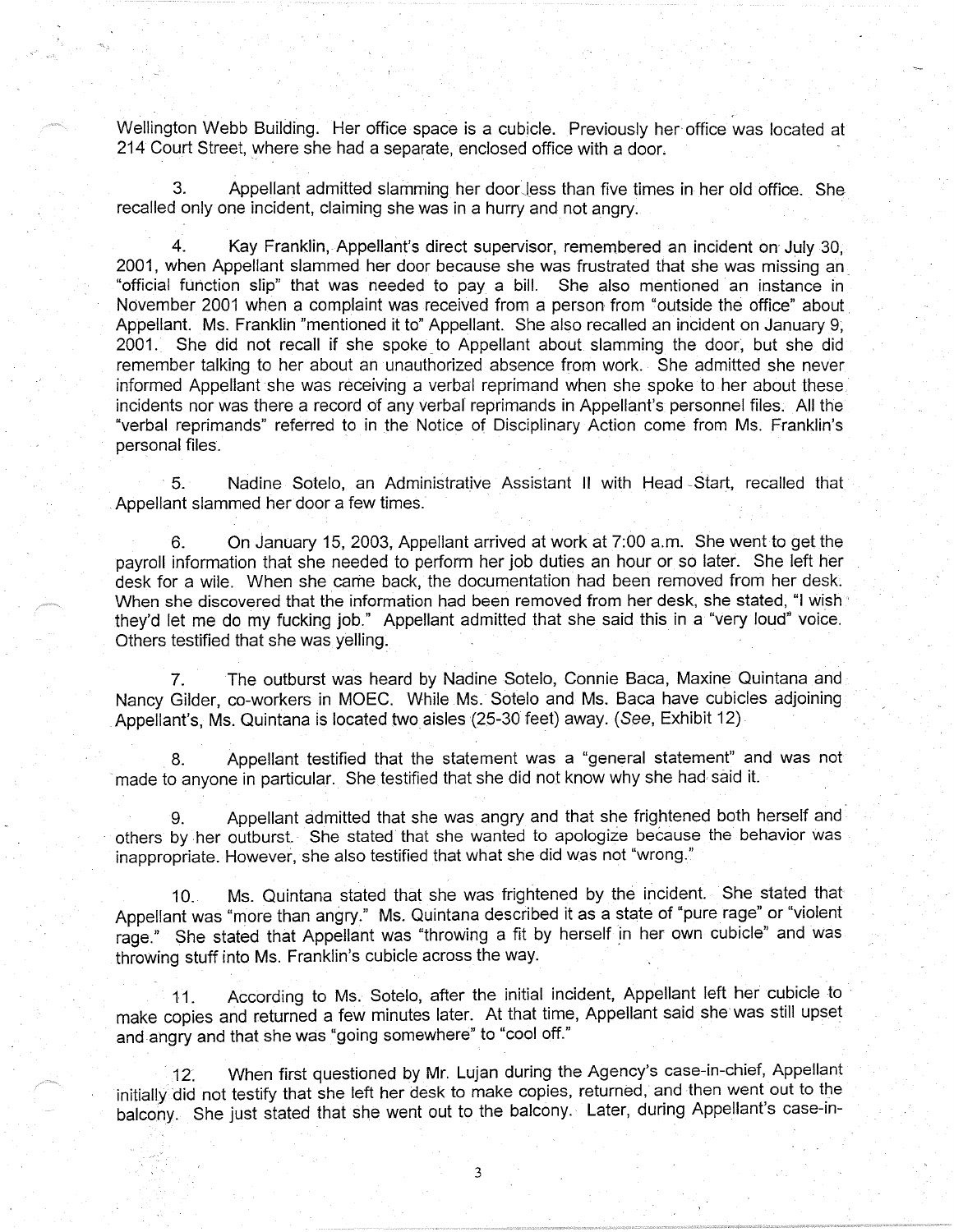chief, she testified that she went out on the balcony twice, once right after the incident and again after making the copies and taking some documents over to Treasury, at least half an hour later; She said she had to go out to the balcony the second time because she was still upset.

13. After her outburst, Appellant walked out of the office to the  $11<sup>th</sup>$  floor balcony. She was not sure she told anyone where she was going, although she may have told Ms. Sotelo. Appellant admitted that she was afraid of heights and that she had told her co-workers this when they moved to the Webb Building. She also stated that she was "numb" when she walked out to the balcony.

14. Ms. Franklin was away from her desk at the time the incident occurred. When she returned, Ms. Baca and Ms. Quintana came up to her and told her that there had been an incident and that "someone' needed to be called. Ms. Quintana was visibly upset by the incident. On. their advice, Ms. Franklin called Pam Harris, the Head Start Director, and Ms. Franklin's direct supervisor, who was out of the office at a meeting.

15. Ms. Sotelo agreed that Ms. Quintana was the person most upset by the incident.

16. Ms. Franklin relayed the information of the incident to Ms. Harris and also stated that she did not know where Appellant was. Ms. Harris instructed Ms. Franklin to contact security and to find Appellant to make sure she was safe.

17. Ms. Harris spoke to Ms. Franklin, Ms. Baca, and Ms. Quintana. She stated that Ms. Baca was "very serious" and that Ms. Franklin and Ms. Quintana were scared and concerned.

18. After receiving the telephone call, Ms. Harris when back to the office. She got back approximately half an hour later.

19. In the meantime, some of Appellant's co-workers found her on the balcony. Appellant testified that she was not aware of anyone finding her on the balcony at this time.

20. When Ms. Harris arrived, Ms. Quintana went down to get building security, but they did not come up.

21. Ms. Harris asked where Appellant was. She was told that another staff member fond her on the balcony. Ms. Harris was concerned because Appellant had previously told her that she was afraid of heights and that she was even concerned about taking the elevator to the 11<sup>th</sup> floor. Ms. Harris went to Appellant to talk to her. She described Appellant as upset, speaking in low tones and crying intermittingly. Appellant said she was mad at herself for losing control. When Ms. Harris told Appellant she had frightened her co-workers, Appellant replied that she hadn't. She said, "They are adults and should act like it."

22. Appellant told Ms. Harris she wasn't going to hurt herself. Ms. Harris asked if Appellant was contemplating suicide and Appellant responded, "No."

23. Ms. Harris spoke to her about seeing a private therapist or a church counselor. Appellant stated that she was not happy about going to the Office of Employee Assistance because she did not think they held confidences. She also rejected the other "solutions" as she had no money for private counseling and the church-counseling alternative was not feasible.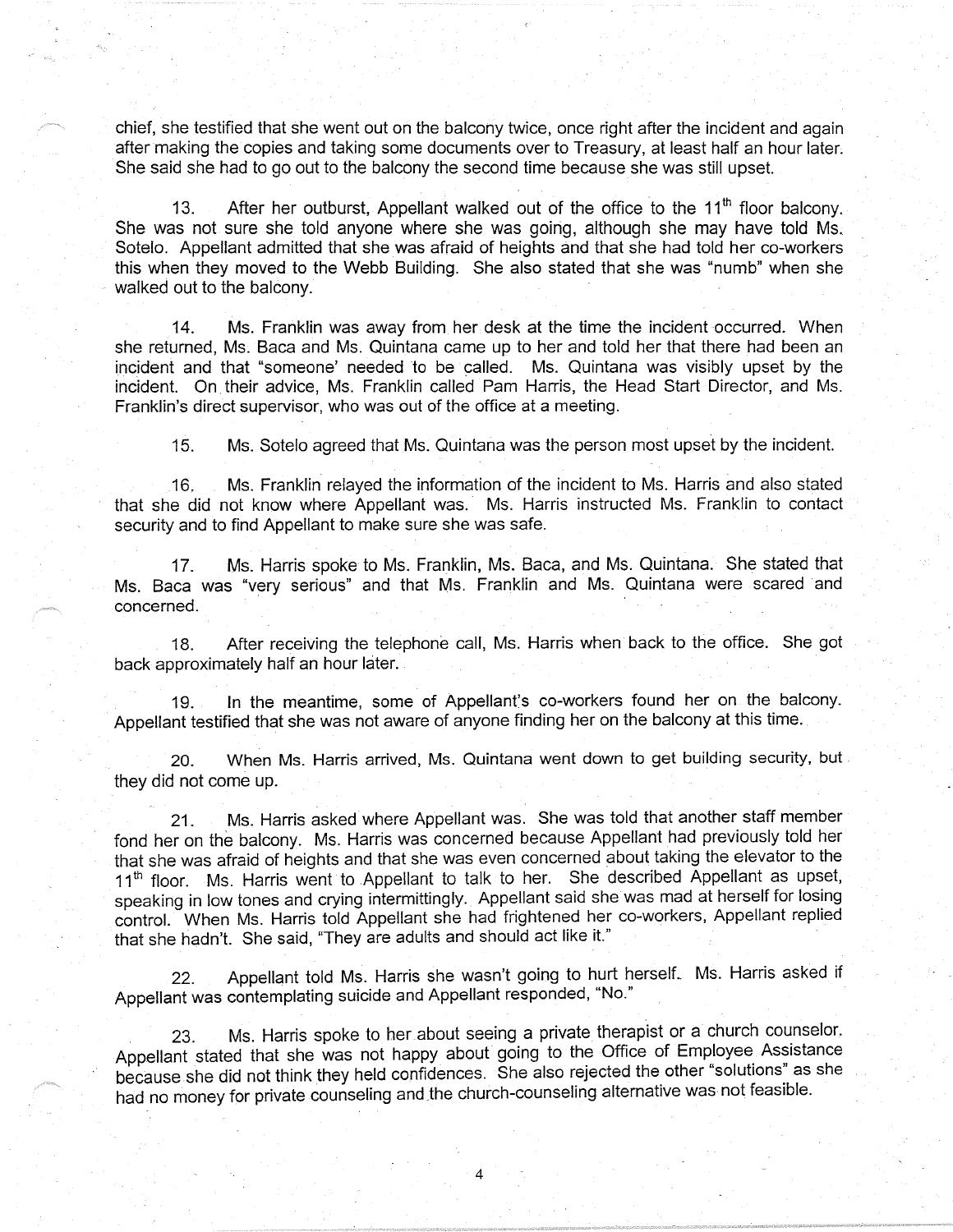24. Ms. Harris left Appellant and went back into her office. She spoke with Ms. Franklin, Ms. Quintana and the City Attorney. They decided to put Appellant on investigatory leave. Ms. Quintana went to write up the notice for Appellant.

25. Ms. Harris then went back out to the balcony and asked Appellant to come with her, that she needed to give her some information. Appellant refused to come at first. Ms. Harris again asked her to come in and talk to her and Ms. Franklin.

26. Appellant met with Ms. Harris and Ms. Franklin in Adele Phelan's office. Appellant assumed they were going to talk to her about the Office of Employee Assistance. Instead, she was given the notice of investigatory leave. Appellant was asked to sign for it, which she refused to do. Ms. Harris read the notice to Appellant. To make sure Appellant understood the notice, she also told Appellant that she had be at home while on investigatory leave. Ms. Franklin asked Appellant if she had any questions; Appellant replied she did not.

27. The letter placing Appellant on investigatory leave says, in part:

While on investigatory leave, you must be available during your normal working hours at the address and phone number you have provided to this Agency.

# (Exhibit 4)

28. Ms. Harris then told Appellant that she would accompany her back to her cubical. Appellant walked out, slamming the door open as she went. Ms. Harris said, "This is what we are talking about." Appellant, looking sorry, replied. "Oh." Appellant then went to her cubicle with Ms. Harris following her.

29. Appellant testified that she remembered the door slamming. She explained that it was due to the door swinging "easily", that it offered no resistance. She said she did not mean to slam it.

30. . Appellant dropped the investigatory leave letter in her office ..

31. Ms. Harris followed Appellant out of the office and rode down in the elevator with her. Nothing was said in the elevator since others were present. When they got to the lobby, Ms. Harris she was sorry that "this is so hard for you." Appellant did not respond.

32. On January 16, Appellant was called three times at home. Ms. Harris had told Appellant that she would make contact with her before noon even if she had no information about what was going to happen. The first time Ms. Harris called Appellant, there was no answer. Since she thought she might have dialed a wrong number, she called immediately again. There was still no answer nor voice-mail or an answering machine. She later called Appellant after four that afternoon.

33. When Ms. Harris spoke to Appellant that afternoon, Appellant told\_ her she was aware of the earlier calls, telling her the times of the calls and the number of rings.

34. During the Agency's case-in-chief, Appellant testified that she was outside putting the trash out when the first call came in. She used "\*69," which indicated the last number calling. She said she recognized the number as coming from the Agency. She did not call back. When Ms. Harris asked her later that day why she did not return the call, Appellant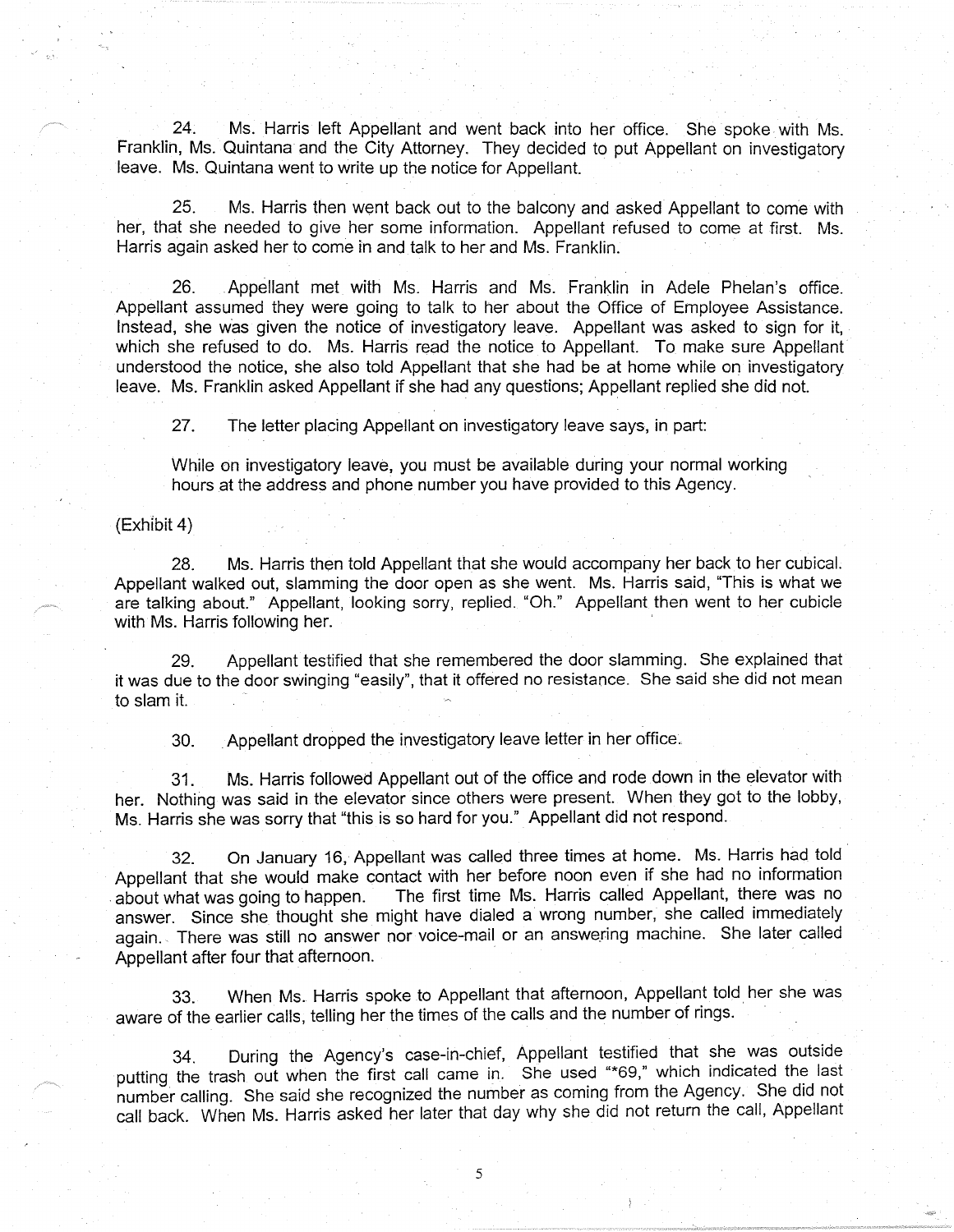told her she was still "too upset." She said that she had no idea whether or not there were one or two calls. She also said that she doesn't know why no message was left.

35. According to a memo written by Ms. Harris on January 16, when she asked Appellant why she had not been at her phone earlier, Appellant responded that she "wasn't gong anywhere." When Ms. Harris explained that she was required *to* be available by phone, Appellant told her that it was "a matter of interpretation." Ms. Harris told her that it meant answering the phone when it rang. When Ms. Harris asked Appellant how she was doing, Appellant said she wouldn't say because Ms. Harris would use it against her. When Ms. Harris told Appellant that she did not have any information to share with her, but that she hoped to call the next day, Appellant responded ''Whatever." (Exhibit 9)

36. During Appellant's case-in-chief, she testified that she told Ms. Harris that she had "been at lunch" when Ms. Harris called earlier.

37. Appellant asked Ms. Harris who had called Office of Employee Assistance and Why. At first Ms. Harris asked why that was important. Appellant replied that then it didn't happen. Ms. Harris asked why that was important. Appellant said that she detested liars. Ms. Harris then told her that Ms. Franklin and Ms. Quintana called.

38. According to Ms. Franklin, she gave Appellant the number for the Office of Employee Assistance on January 15.

39. On January 16, Appellant forwarded a voice message to Ms. Franklin with an "introductory remark" of "whatever." Appellant testified that, during the day on January 16, she called the office to pick up her messages. She stated that she was having problems with the new phone system and was unable to forward the message. When she finally succeeded in getting the messages, she commented, "Oh, whatever'' into the phone. This was not meant to be a message to Ms. Franklin.

40. On January 17, Appellant called Ms. Franklin by mistake. She meant to call her own phone. When she reached Ms. Franklin, Appellant was "shocked" and just hung up.

41. Ms. Franklin called Appellant on January 17 to tell her to come back to work on Tuesday, January 21 (January 20 being Martin Luther King's Birthday, a day off). Ms. Harris told Ms. Franklin to have another person listen to the phone call.

42. The first time Ms. Franklin called Appellant, Appellant just cried. Since Ms. Franklin was unsure that Appellant understood that she was to come back to work on Tuesday, Ms. Franklin called again. This time Appellant indicated she understood she was to come back to work.

43. Appellant admitted that she was initially given the Notice of Contemplation of Discipline on January 22. At that time, Appellant stated that she did not remember getting any of the written reprimands listed in the letter.

44. The affidavit of service of the Notice of Contemplation of Discipline was not completed on January 22. It was actually completed on January 29. (Exhibit 3).

45. The predisciplinary meeting was held on January 29, conducted by Carol Boigon, then-'Executive Director of the Mayor's Office of Education and Children.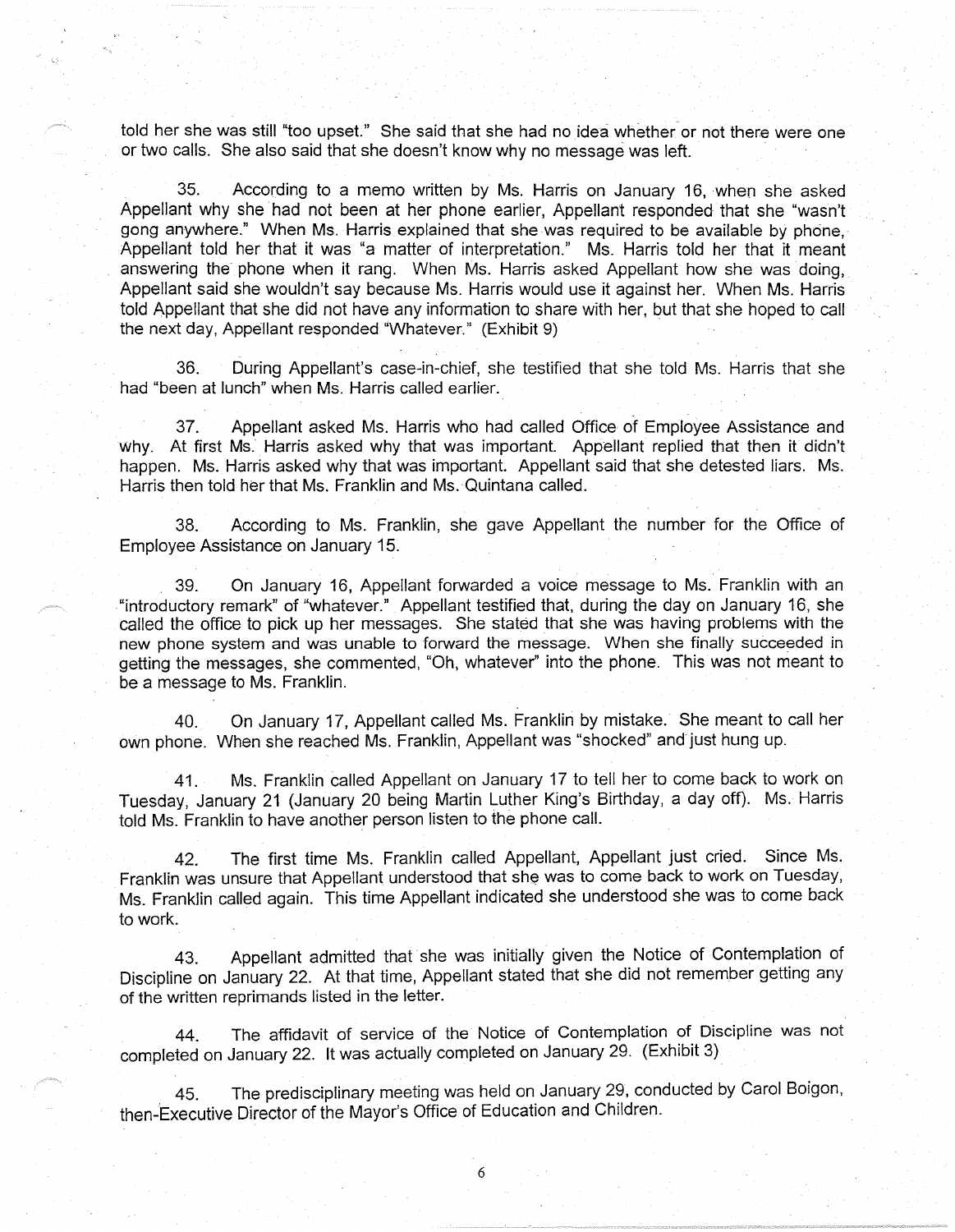46. During the predisciplinary meeting, Appellant did not disagree that she had been served on January 22. She read a statement into the record. (Exhibit 7) stated that, after the initial incident, she went to the balcony for a while, came back, made some photocopies, went to the Treasury with the documents and came back. Then she went out to the balcony for the second time, where Ms. Harris found here.

47. On February 7, 2003, Ms. Boigon issued the notice of disciplinary action, suspending Appellant for five days beginning February 10, 2003, for violations of CSR§§ 16-50 A. 7, 8, 13, 18, and 20 and 16-51 A. 4), 10, and 11).

48. ' Ms. Boigon testified that she originally favored a more severe discipline, either a thirty-day suspension or dismissal because Appellant's behavior was violent, threatening, angry and included swearing. Ms. Harris indicated that she believed it to be too severe a discipline. Ms. Franklin agreed she should be more moderate in order to "give Sue a chance."

49. Appellant filed this appeal in a timely manner oh February 10, 2003.

50. Appellant denied having received a copy of Executive Order 112 on Workplace violence prior to the incident. There was testimony that Appellant went through employee orientation, so she should have received and reviewed it then. However, Appellant admitted that, even if she had knowledge of Executive Order 112, that knowledge would not have prevented the incident on January 15.

51. Appellant testified that, since this incident, she has received anger management counseling and apologized to at least some of her co-workers. She stated that it seems so frivolous to lose her temper over the payroll stubs. She was mad at herself for that specific reason. She also stated that she liked Ms. Franklin and that she would have reacted the same way no matter who had taken the stubs.

. .

#### **DISCUSSION AND CONCLUSIONS OF LAW**

The City Charter C5.25 (4) requires the Hearing Officer to determine the facts in this matter "de novo." This has been determined to mean an independent fact-finding hearing considering evidence submitted at the de novo hearing and resolution of factual disputes. Turner v. Rossmiller, 35 Co. App. 329, 532 P.2d 751 (Colo. Ct. of App., 1975)

This is an appeal of a disciplinary action. Therefore, the Agency has the burden of proof.

The gravamen of this matter consists of two separatwe and distinct types of issues. The first concerns Appellant's behavior on January 15, 2003. The second concerns her conduct while she was on investigatory leave. The Hearing officer will look at each of these separately.

The evidence clearly establishes that Appellant had an angry outburst on January 15, which frightened at least three of her co-workers, one of whom was at least twenty-five feet away when it started. While Appellant minimized how loud she was and denied that she was throwing things around, she admits that she used an obscenity and that she was still upset with herself at

7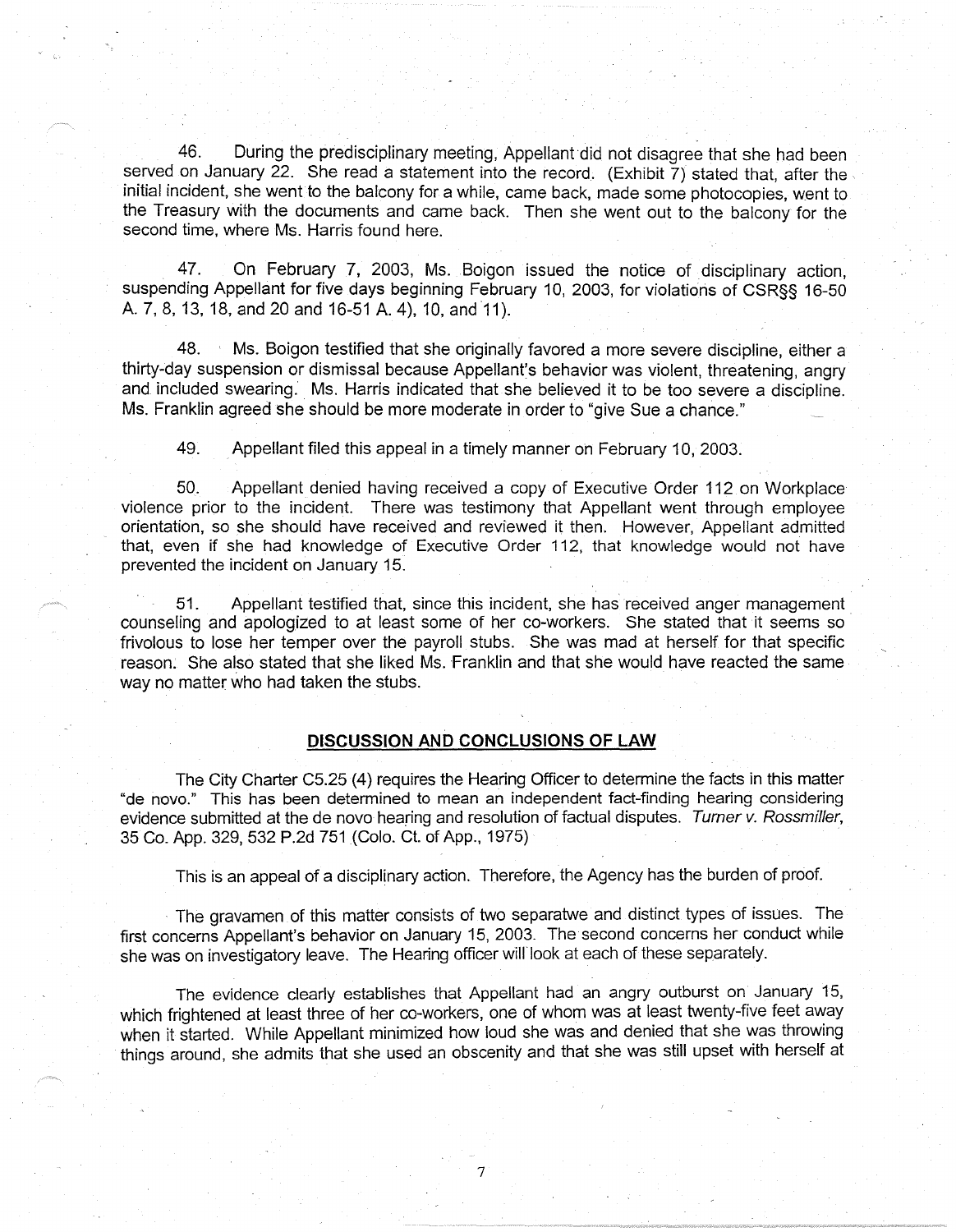least an hour later,<sup>1</sup> when she returned from her errand at Treasury, so upset that she went out the balcony a second time to "cool off." Appellant also admitted that she was afraid of heights, a fact known to her co-workers. The question is whether this behavior is a violation of CSR §16-50 A. 8) (threatening, fighting with, intimidating, or abusing employees of officer of the City and County of Denver), CSR §16-510 18) (conduct in violation of an Executive Order which has been adopted by the CSA, to wit: Executive Order No. 112 regarding workplace violence), and/or CSR §16-51 A. 4) (failure to maintain satisfactory working relationships with co-workers).

Appellant stated that her outburst was not directed towards anyone in particular, that the "they" she referred to was meant in the "general" sense. Therefore, there was no direct threat in her behavior. However, there is still a violation of CSR §16-50 A. 8). Appellant's conduct was threatening and intimidating several to her co-workers. Ms. Quintana, who was the one the furthest away from the incident, was the one most upset by it. Not only did she state that she was frightened by what was happening, others confirmed that she was still visibly upset at least half an hour or more later when Ms. Franklin and Ms. Harris returned to the office to handle the matter. Ms. Quintana's reaction demonstrates the magnitude of Appellant's outburst. It was not mere muttering under her breath or even a sudden, loud, singular statement, such as one might have after stubbing a toe, but an extended period of "pure rage," rage that was still upsetting Appellant over an hour later. It is apparent that Appellant's behavior was at a level that fulfills the requirements to make out a violation of CSR §16-50 A. 8).

The Agency argues that the same behavior makes out a claim under CSR 16-51 A. 4), failure to maintain a satisfactory working relationship with co-worker, other City and County employees or the public. The Hearing Officer disagrees. There is a distinction between this provision of the CSR and CSR §16-50 A. 8). Otherwise, there would be no reason for the two separate provisions. CSR § 16-51 A. 4) provision requires that proof that Appellant wasn't able to work with others. CSR §16-50 A. 8) concerns threatening or intimidating conduct. There was no evidence that Appellant was actually unable to work with others. Her outburst was not directed at any one person (or, if it was, the person, Ms. Franklin, was not present). (Cf., In the Matter of Joseph Moorehead, CSA Appeal No. 143-02, where this Hearing Officer found that the employee was rude and petulant directly to his supervisors.) The violation of CSR §16-51 A 4) is dismissed.

Appellant is also charged with violating the Executive Order on workplace violence (Executive Order No. 112), a violation of CSR §16-50 A 18). Specifically, Appellant violated the provision stating that "intimidating, threatening or hostile behaviors" will not be tolerated in the workplace. The same facts that establish the violation of CSR §16-50 A. 7) establish that Appellant was engaging in activities prohibited by the Executive Order.

Appellant's defense to this allegation is simple. During the hearing, she testified that she had never been given a copy of Executive Order No. 112. There was testimony that Appellant went through employee orientation and should have been acquainted with the Executive Order. But even if Appellant had never seen Executive Order No. 112, this is not a legal excuse for its violation. The· Rule requires that the Executive Order be one adopted by the Career Service Board. The Hearing Officer takes judicial notice that this Executive Order complies with this

 $1$  It is unclear exactly how long Appellant was upset. It was over an hour and possibly as long as two and a half hours. The Agency, in its closing argument, states that Appellant admitted that it took her two and a half hours to cool off; the record is not that clear. The witnesses are inconsistent about the exact time that the incident began, some placing it as early as just after 8:00 (Appellant) and others placing it as late as between 9:00 and 10:00 (Ms. Sotelo and Ms. Harris). It was close to 11 :00 before Appellant came 1n from the balcony with Ms. Harris.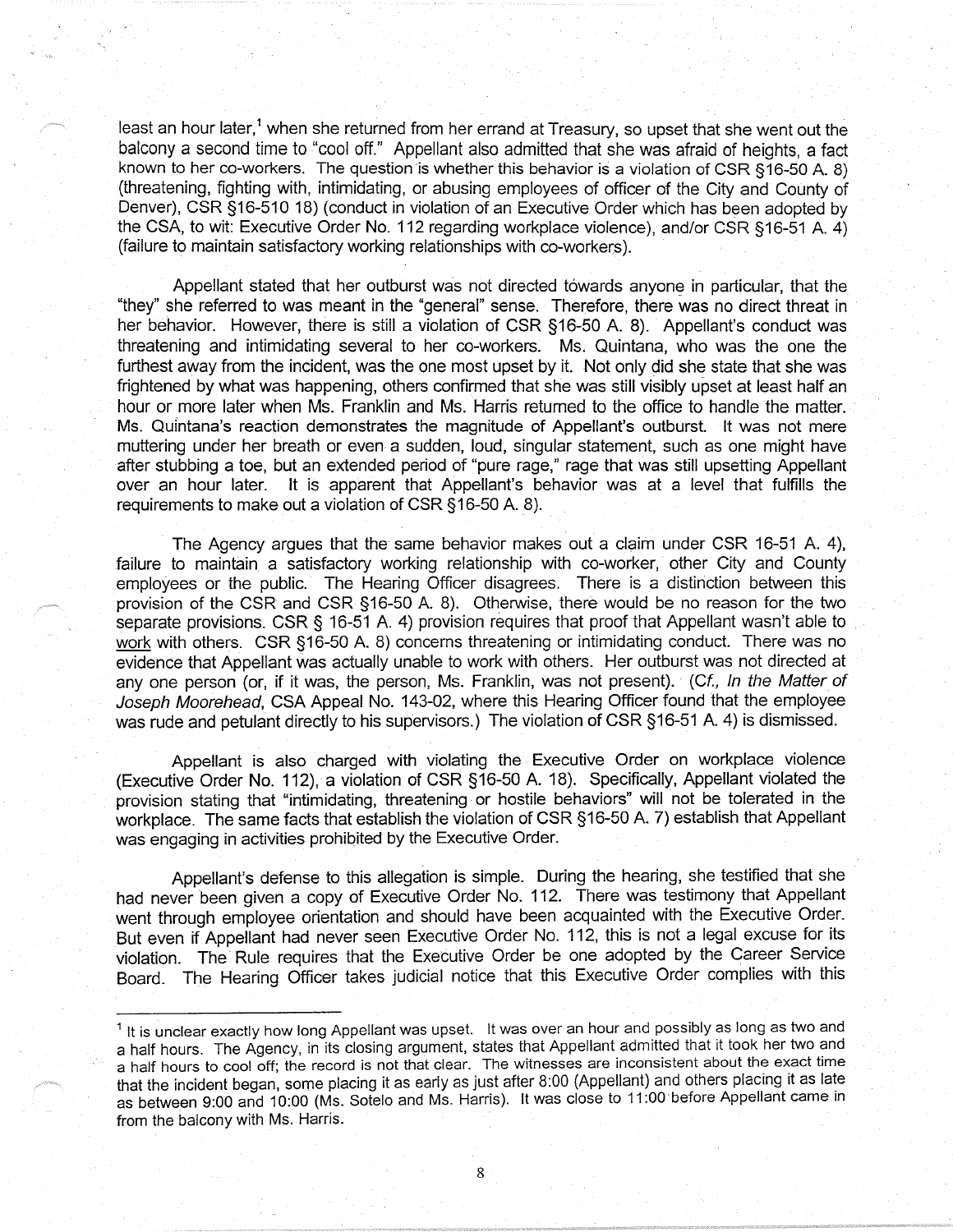requirement. While ensuring that employees are given copies of the Executive Order and having them sign for it might be better evidence than a general statement to the effect that it should have been covered during the employee's orientation, this is not fatal to the charge. Further, Appellant testified that, even if she had known about Executive Order No. 112, she still would have acted the way she did on January 15. This admission that she would have violated it anyway obviates the need to establish that she had actual knowledge of it. The violation of CSR § 16-50 A. 18) is established.

The Agency argues that Appellant violated CSR § 16-50 A.13) each time she went out to the balcony on January 15 since she did not ask her supervisor's permission to do so. This argument does not fly. Not only were no supervisors around when Appellant went out to the balcony, it is disingenuous for the Agency to assert that Appellant was not right in leaving the area until she could "cool down" from her outburst. To require her to remain in the office and possibly continue the inappropriate behavior that was upsetting those around her is illogical. The allegation of a violation of CSR § 16-50 A. 13), as far as it concerns Appellant's actions on January 15, is dismissed.

The other grounds for discipline involve Appellant's conduct on January 16 and 17, while she was on investigatory leave. The Agency alleges that Appellant failed to comply with the instructions contained in the letter of January 15 (Exhibit 4). The Agency alleges that Appellant was not "available during" her normal working hours on January 16 and 17, in violation of §16-50 A. 7) (refusing to comply with the orders of an authorized supervisor) and §16-50 A. 13) (unauthorized absence from work).<sup>2</sup> The evidence of these violations include the fact that The evidence of these violations include the fact that Appellant did not answer the phone Ms. Franklin called Appellant twice around 11 :30 on January 16 and that Appellant was cried and did not respond to Ms. Franklin when she called on the afternoon of January 17. The Hearing Officer finds that the failure to return Ms. Franklin's phone calls constitutes violations of CSR §§ 16-50 A. 7) and 13), but that the crying incident does not.

Before Appellant left on investigatory leave, she was explicitly told that she was to be "available " at her phone number during her normal business hours. Appellant claims that she was available, but that she was at lunch/taking out the trash when Ms. Franklin called. This is not a legal excuse.

The Illustrated Oxford Dictionary (1998) includes in its definitions of "available" as "of a person a. free b. able to be contacted." Ms. Franklin was unable to contact Appellant at 11 :30 on January 16. Therefore, she was not "available."

While the Hearing Officer might have agreed that Appellant had the "right" to go out to the curb to dump her trash, thereby keeping her away from the telephone for a few moments, she does not agree that the short absence from the house excuses the violation. According to Appellant, she heard the phone ring. (She even admitted to Ms. Harris later that day that she had counted the rings and knew that there were two phone calls). When she came back in, she called "\*69" and got the phone number, which she recognized as being Ms. Franklin's. Instead of calling Ms. Franklin right back, or even calling her in an hour after she finished her "lunch," Appellant brushed Ms. Franklin off and ignored the telephone call(s) completely. This action by Appellant establishes that she clearly was refusing to be contacted by Ms. Franklin on January 16; she made herself

 $^2$  The Notice of Discipline also includes a violation of §16-51 A. 10) (failure to comply with instructions of an authorized supervisor). The Agency did not address this violation in its closing argument so it appears that the Agency has abandoned this violation. In any case, this violation is dismissed as the evidence establishes the violation of § 16-50 A. 7), making the § 16-51 A. 10) redundant.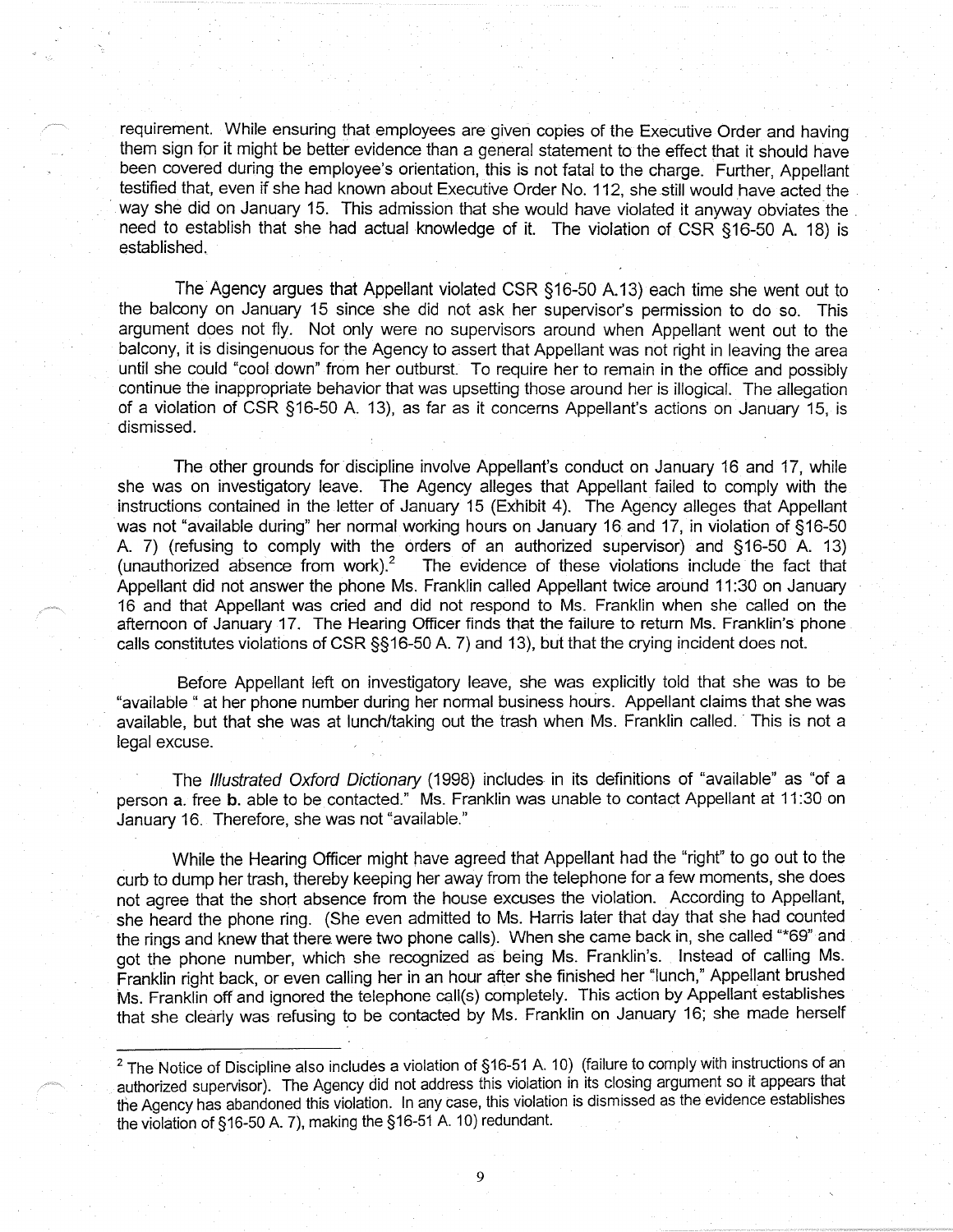unavailable, in direct contradiction of the authorized orders given to her the previous day. Therefore, the violation of CSR §16-50 A. 7) has been established.

Appellant's behavior on January 16 also establishes a violation of CSR §16-50 A. 13) since her "absence" at 11 :30 was not authorized. Perhaps, had Appellant called Ms. Franklin back within an hour, Ms. Franklin would have approved the "lunch break," but the Hearing Officer will not speculate on how Ms. Franklin might have reacted had Appellant acted responsibly.

The incident on January 17, when Ms. Franklin had to call Appellant back twice because Appellant was crying all through the first phone call and was otherwise non-responsive, does not constitute a violation of the CSR. Appellant was "able to be contacted" for the first call, her highly emotional state notwithstanding. The Hearing Officer concludes that the January 17 phone calls are not violative of the CSR.

The violations of CSR §§ 16-50 A 20) and 16-51 A. 11) are dismissed as Appellant's conduct was covered by specifically enunciated provisions of Rule 16.

The next issue before the Hearing Officer is the appropriateness of the discipline. The Agency argues that the one-week suspension is appropriate. Appellant argues that is not, given that there was no prior discipline in accordance with the Rules and that Appellant's "upset" warrants only a written reprimand.

The Agency, in its Notice of Contemplation of Ojscipline and Notice of Discipline, refers to several "verbal reprimands" for Appellant's alleged failures to maintain satisfactory working relationships with her co-workers and for unauthorized absences from work. At the hearing, Ms. Franklin admitted that she did not tell Appellant that she was getting a verbal reprimand or place a notation in Appellant's personnel file on any of the cited occasions. She stated that she spoke to Appellant about the issues and noted the conversations in her own files. This is insufficient to establish any verbal reprimands were given to Appellant under CSR §16-20 1) a), which requires that verbal reprimands must be accompanied by notations in both the supervisor's and agency's files on the employee. Therefore, the Hearing Officer is not considering the "verbal reprimands" in determining whether the one-week suspension is appropriate.

CSR §16-20 2) encourages progressive discipline "[w]herever practicable." The Rule goes on to state:

However, any measure or level of discipline may be used in any given situation as appropriate. This rule should not be interpreted to mean that progressive discipline must be taken before an employee may be dismissed.

Similarly, the Rule does not require the interpretation that progressive discipline must be taken before the employee can be suspended.

In this case, the Agency has proven two separate and distinct instances of inappropriate conduct, instances that happened a day apart. Neither of these instances is minimal. Appellant engaged in a violent outburst that frightened her co-workers for several hours afterward. Then, the next day, she chose to ignore the calls from her supervisor even though she knew she was to be available throughout the working day. The outburst alone, which supports several violations of CSR §16-50, the Rule describing grounds for immediate termination, is ample reason to substantiate the imposition of the one-week suspension. Coupling that with Appellant's intentional act of ignoring Ms. Franklin's call, the one-week suspension is more than justified.